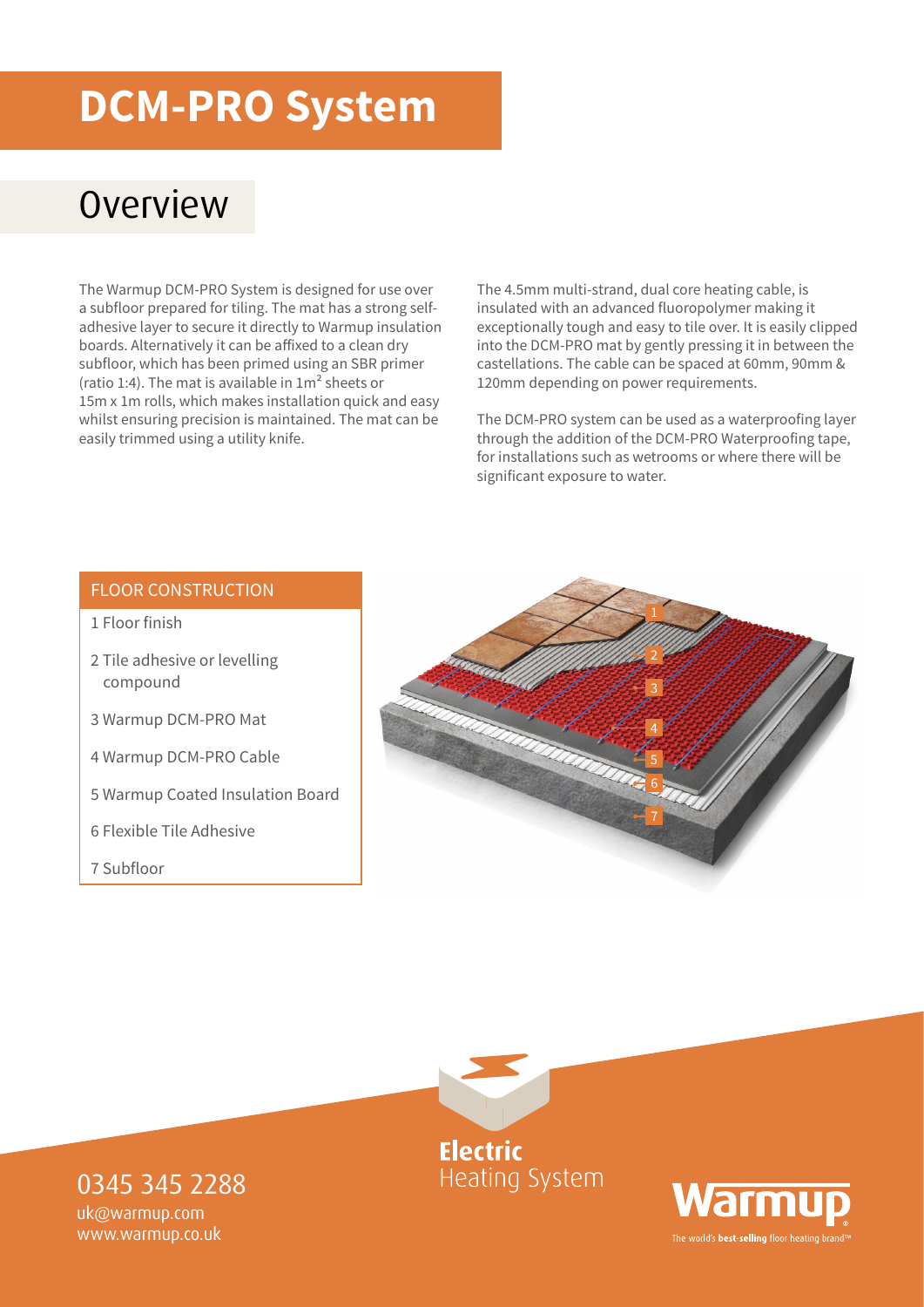## Technical Data

| <b>TECHNICAL DATA - DCM-PRO Cable</b> |                                                 |  |  |  |
|---------------------------------------|-------------------------------------------------|--|--|--|
| OPERATING VOLTAGE                     | 220 - 240y: 50Hz                                |  |  |  |
| <b>IP RATING</b>                      | IPX7                                            |  |  |  |
| COLOUR                                | <b>BLUE</b>                                     |  |  |  |
| <b>THICKNESS</b>                      | $4.5$ mm ( $\pm$ 0.2mm)                         |  |  |  |
| <b>OUTPUT RATING</b>                  | 150w/m <sup>2</sup><br>(3 Castellations - 90mm) |  |  |  |
| <b>INNER INSULATION</b>               | ADVANCED FLUOROPOLYMER (ETFE)                   |  |  |  |
| <b>OUTER INSULATION</b>               | <b>PVC</b>                                      |  |  |  |
| MIN. INSTALLATION TEMP                | $5^{\circ}$ C                                   |  |  |  |
| CONNECTION                            | 3m LONG "COLDTAIL" CONNECTION                   |  |  |  |

| <b>TECHNICAL DATA - DCM-PRO Mat</b> |                                                      |  |
|-------------------------------------|------------------------------------------------------|--|
| <b>THICKNESS</b>                    | 5.5mm                                                |  |
| <b>COMPOSITION</b>                  | POLYPROPYLENE MEMBRANE WITH<br>SELF-ADHESIVE BACKING |  |
| <b>COLOUR</b>                       | <b>RED</b>                                           |  |
| <b>SPACING</b>                      | 60mm, 90mm & 120mm                                   |  |
| <b>SIZING</b>                       | $1m2$ sheet / 15m x 1m roll                          |  |

#### Features

- 4.5mm cable multi-strand, dual core heating cable with an advanced fluoropolymer inner insulation  $\mathcal{L}^{\text{max}}$ making it exceptionally tough and easy to tile over
- $\sim$ Reduced installation costs, by comparison to similar products
- Pressure sensitive adhesive securely binds the mats to the floor keeping them flat for fast and secure installation **College**
- BEAB Approved and CE marked meeting the highest safety standards for ultimate piece of mind l I
- Lifetime Warranty & SafetyNet Installation Guarantee  $S_{\text{Installation-Guationedness}} \mathbf{Net}^{\mathsf{t}}$  $\blacksquare$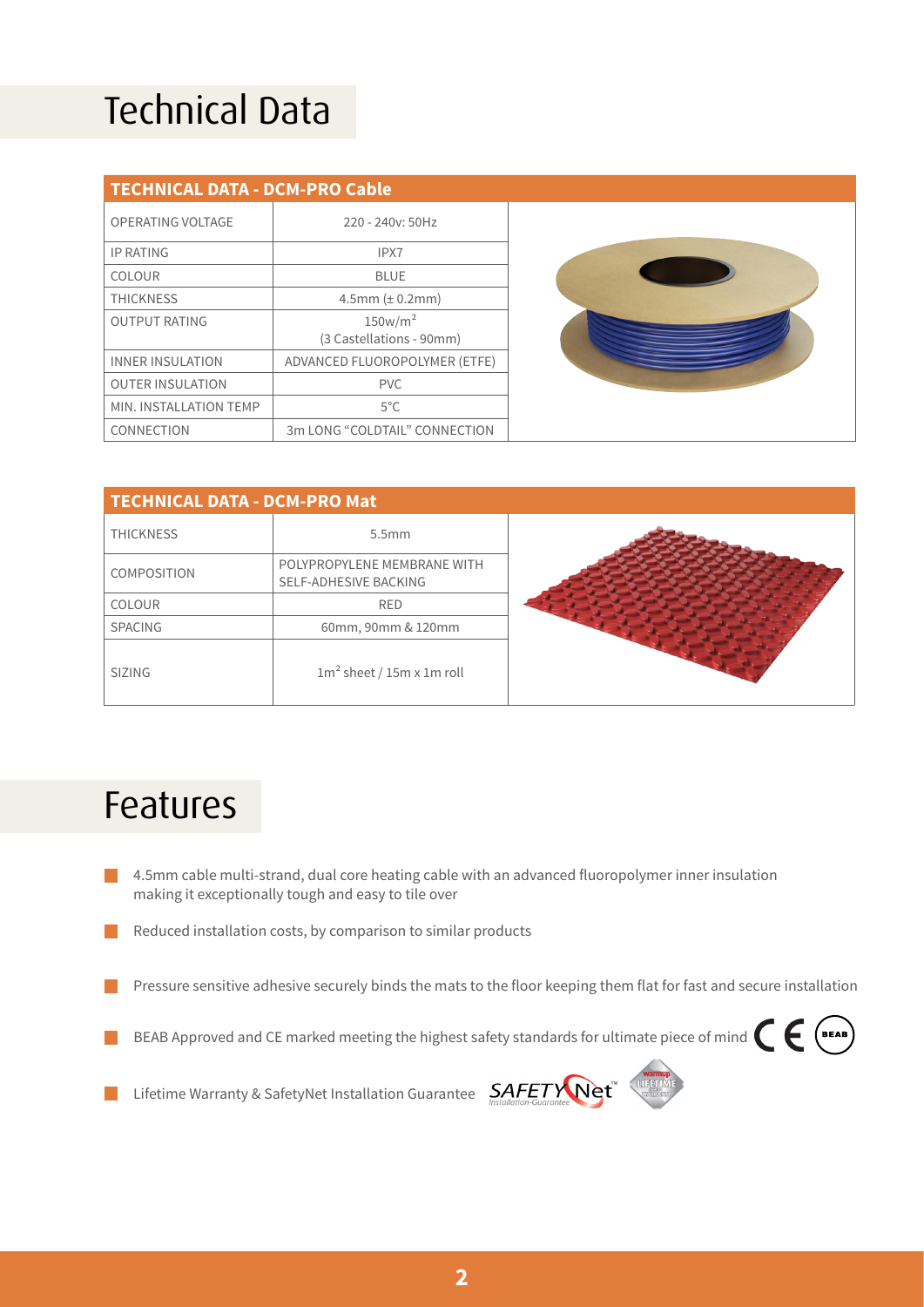## Technical Data

|                               |  | <b>DCM-PRO MAT SIZES</b>               |        |                      |                                                    |  |
|-------------------------------|--|----------------------------------------|--------|----------------------|----------------------------------------------------|--|
| <b>PRODUCT</b><br><b>CODE</b> |  | <b>LENGTH</b><br><b>FORMAT</b><br>(mm) |        | <b>WIDTH</b><br>(mm) | <b>AREA</b><br><b>COVERED</b><br>(m <sup>2</sup> ) |  |
| DCM-M-1                       |  | Sheet                                  | 1.040  | 980                  |                                                    |  |
| <b>DCM-M-15</b>               |  | Roll                                   | 15,300 | 980                  | 15                                                 |  |

|                               | <b>DCM-PRO CABLE</b> |              |             | <b>HEATED AREA AT DIFFERENT SPACINGS, m<sup>2</sup></b> |                            |  |                      |                     |                            |                     |                            |                     |
|-------------------------------|----------------------|--------------|-------------|---------------------------------------------------------|----------------------------|--|----------------------|---------------------|----------------------------|---------------------|----------------------------|---------------------|
|                               |                      | <b>POWER</b> | <b>LOAD</b> | <b>RESISTANCE</b>                                       | <b>RESISTANCE</b>          |  | <b>CABLE</b>         | 60mm                | 60/90mm                    | <b>90mm</b>         | 90/120mm                   | 120mm               |
| <b>PRODUCT</b><br><b>CODE</b> |                      | (W)          | (A)         | $(\Omega)$                                              | <b>BANDS</b><br>$(\Omega)$ |  | <b>LENGTH</b><br>(m) | 230W/m <sup>2</sup> | $\sim$ 190W/m <sup>2</sup> | 150W/m <sup>2</sup> | $\sim$ 130W/m <sup>2</sup> | 115W/m <sup>2</sup> |
| DCM-C-1                       |                      | 150          | 0.6         | 352.7                                                   | $335.0 - 370.3$            |  | 11.1                 | 0.7                 | 0.8                        | 1.0                 | 1.2                        | 1.3                 |
| $DCM-C-1.5$                   |                      | 225          | 0.9         | 235.1                                                   | $223.3 - 246.9$            |  | 16.6                 | 1.0                 | 1.3                        | 1.5                 | 1.8                        | 2.0                 |
| DCM-C-2                       |                      | 300          | 1.3         | 176.3                                                   | $167.5 - 185.1$            |  | 22.2                 | 1.3                 | 1.7                        | 2.0                 | 2.3                        | 2.7                 |
| <b>DCM-C-2.5</b>              |                      | 375          | 1.6         | 141.1                                                   | $134.1 - 148.2$            |  | 27.7                 | 1.7                 | 2.1                        | 2.5                 | 2.9                        | 3.3                 |
| DCM-C-3                       |                      | 450          | 1.9         | 117.6                                                   | $111.7 - 123.5$            |  | 33.3                 | 2.0                 | 2.5                        | 3.0                 | 3.5                        | 4.0                 |
| DCM-C-3.5                     |                      | 525          | 2.2         | 100.8                                                   | $95.8 - 105.8$             |  | 38.8                 | 2.3                 | 2.9                        | 3.5                 | 4.1                        | 4.7                 |
| DCM-C-4                       |                      | 600          | 2.5         | 88.2                                                    | $83.8 - 92.6$              |  | 44.4                 | 2.7                 | 3.3                        | 4.0                 | 4.7                        | 5.3                 |
| DCM-C-4.5                     |                      | 675          | 2.8         | 78.4                                                    | $74.5 - 82.3$              |  | 50.0                 | 3.0                 | 3.8                        | 4.5                 | 5.3                        | 6.0                 |
| DCM-C-5                       |                      | 750          | 3.2         | 70.5                                                    | $67.0 - 74.0$              |  | 55.5                 | 3.3                 | 4.2                        | 5.0                 | 5.8                        | 6.7                 |
| DCM-C-6                       |                      | 900          | 3.8         | 58.8                                                    | $55.9 - 61.7$              |  | 66.6                 | 4.0                 | 5.0                        | 6.0                 | 7.0                        | 8.0                 |
| DCM-C-7                       |                      | 1050         | 4.4         | 50.4                                                    | $48.0 - 52.9$              |  | 77.7                 | 4.7                 | 5.8                        | 7.0                 | 8.2                        | 9.3                 |
| DCM-C-8                       |                      | 1200         | 5.0         | 44.1                                                    | $42.0 - 46.3$              |  | 88.8                 | 5.3                 | 6.7                        | 8.0                 | 9.3                        | 10.7                |
| DCM-C-9                       |                      | 1350         | 5.7         | 39.2                                                    | $37.2 - 41.2$              |  | 100.0                | 6.0                 | 7.5                        | 9.0                 | 10.5                       | 12.0                |
| $DCM-C-10$                    |                      | 1500         | 6.3         | 35.3                                                    | $33.5 - 37.1$              |  | 111.1                | 6.7                 | 8.3                        | 10.0                | 11.7                       | 13.3                |
| $DCM-C-12$                    |                      | 1800         | 7.6         | 29.4                                                    | $27.9 - 30.9$              |  | 133.3                | 8.0                 | 10.0                       | 12.0                | 14.0                       | 16.0                |
| $DCM-C-14$                    |                      | 2100         | 8.8         | 25.2                                                    | $23.9 - 26.5$              |  | 155.5                | 9.3                 | 11.7                       | 14.0                | 16.3                       | 18.7                |
| $DCM-C-16$                    |                      | 2400         | 10.1        | 22.0                                                    | $20.9 - 23.1$              |  | 177.1                | 10.7                | 13.3                       | 16.0                | 18.7                       | 21.3                |

Note: To heat larger areas, two or more cables should be used. i.e. To heat a 23m<sup>2</sup> room at 150W/m<sup>2</sup>, use a DCM-C-14 and a DCM-C-9

| <b>PRODUCT</b><br>CODE |
|------------------------|
| <b>DCM-E-25</b>        |
| DCM-T-10               |
| DCM-R-I                |
| DCM-R-E                |

| <b>DCM-PRO ADDITIONAL COMPONENTS</b> |  |  |  |  |  |
|--------------------------------------|--|--|--|--|--|
| <b>PRODUCT DESCRIPTION</b>           |  |  |  |  |  |
| PERIMETER STRIP                      |  |  |  |  |  |
| <b>WATERPROOFING TAPE</b>            |  |  |  |  |  |
| <b>INTERNAL CORNER</b>               |  |  |  |  |  |
| <b>EXTERNAL CORNER</b>               |  |  |  |  |  |

| <b>FORMAT</b> | <b>LENGTH</b><br>(Varies) | <b>WIDTH</b><br>(mm) | <b>HEIGHT</b><br>(mm) | <b>THICKNESS</b><br>(mm) |
|---------------|---------------------------|----------------------|-----------------------|--------------------------|
| Roll          | 25m                       |                      | 30                    | 10                       |
| Roll          | 10 <sub>m</sub>           |                      | 120                   |                          |
| Corner        | 120mm                     | 120                  | 60                    |                          |
| Corner        | 120mm                     | 120                  | 60                    |                          |